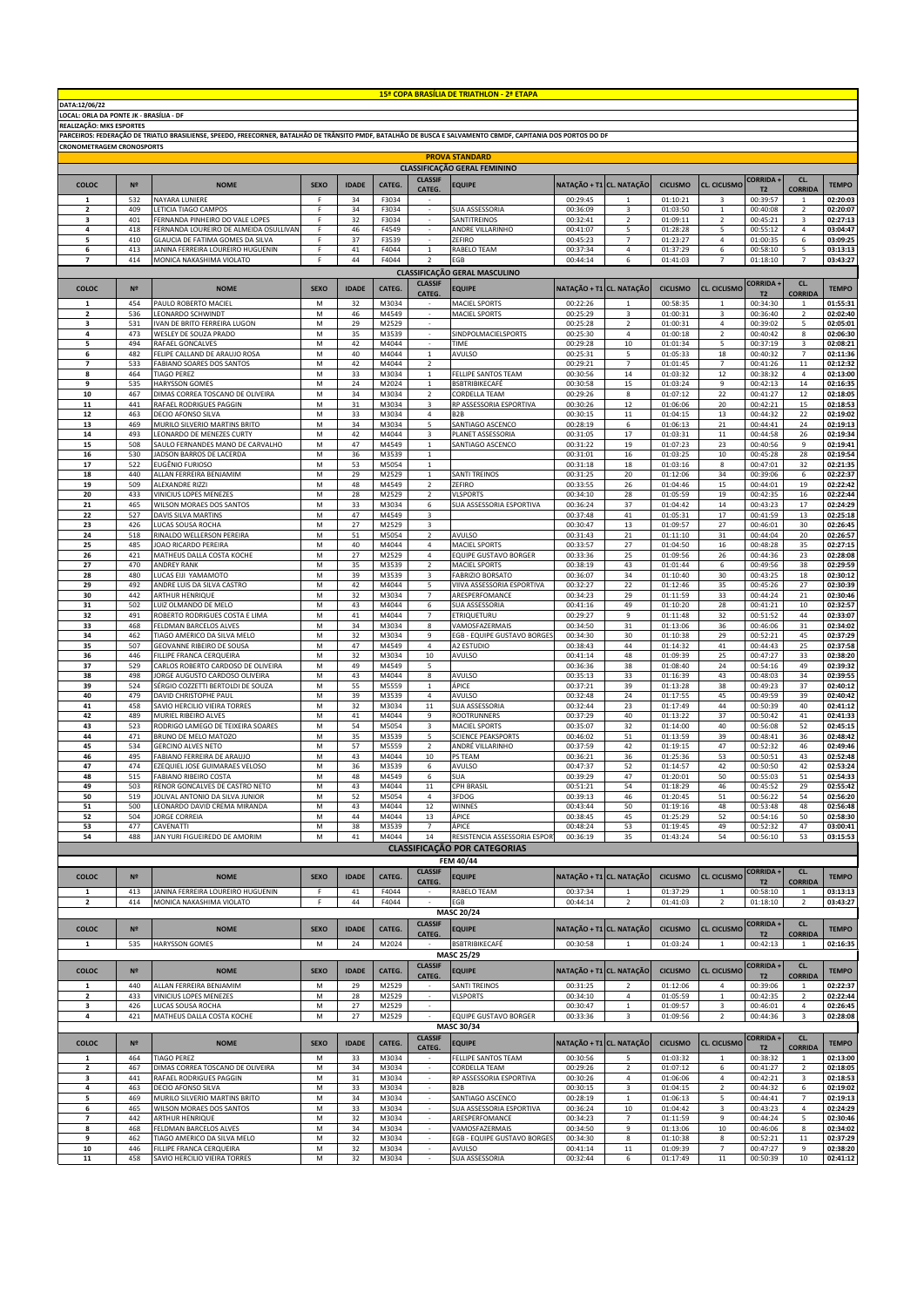|                                |                   |                                                                                                        |             |                |                         |                                  | <b>MASC 35/39</b>                                      |                          |                                          |                      |                                  |                                   |                                  |                                  |
|--------------------------------|-------------------|--------------------------------------------------------------------------------------------------------|-------------|----------------|-------------------------|----------------------------------|--------------------------------------------------------|--------------------------|------------------------------------------|----------------------|----------------------------------|-----------------------------------|----------------------------------|----------------------------------|
| COLOC                          | N <sup>2</sup>    | <b>NOME</b>                                                                                            | <b>SEXO</b> | <b>IDADE</b>   | <b>CATEG</b>            | <b>CLASSIF</b>                   | EQUIPE                                                 | NATAÇÃO + T1 CL. NATAÇÃO |                                          | <b>CICLISMO</b>      | <b>CL. CICLISMO</b>              | <b>CORRIDA +</b>                  | CL.                              | <b>TEMPO</b>                     |
| -1                             | 530               | <b>ADSON BARROS DE LACERDA</b>                                                                         | M           | 36             | M3539                   | <b>CATEG</b>                     |                                                        | 00:31:01                 | $\overline{1}$                           | 01:03:25             | $\overline{z}$                   | T <sub>2</sub><br>00:45:28        | <b>CORRIDA</b><br>$\overline{2}$ | 02:19:54                         |
| $\overline{2}$                 | 470               | <b>ANDREY RANK</b>                                                                                     | M           | 35             | M3539                   | $\sim$                           | MACIEL SPORTS                                          | 00:38:19                 | 4                                        | 01:01:44             | $\mathbf 1$                      | 00:49:56                          | 4                                | 02:29:59                         |
| 4                              | 480<br>479        | LUCAS EIJI YAMAMOTO                                                                                    | M           | 39<br>39       | M3539<br>M3539          |                                  | <b>FABRIZIO BORSATO</b>                                | 00:36:07<br>00:32:48     | 3                                        | 01:10:40<br>01:17:55 | 3                                | 00:43:25                          | $\mathbf{1}$                     | 02:30:12<br>02:40:42             |
| 5                              | 471               | DAVID CHRISTOPHE PAUL<br>BRUNO DE MELO MATOZO                                                          | M<br>М      | 35             | M3539                   | $\sim$                           | AVULSO<br><b>SCIENCE PEAKSPORTS</b>                    | 00:46:02                 | $\overline{2}$<br>5                      | 01:13:59             | 6<br>$\overline{4}$              | 00:49:59<br>00:48:41              | 5<br>3                           | 02:48:42                         |
| 6                              | 474               | EZEQUIEL JOSE GUIMARAES VELOSO                                                                         | M           | 36             | M3539                   |                                  | AVULSO                                                 | 00:47:37                 | 6                                        | 01:14:57             | 5                                | 00:50:50                          | 6                                | 02:53:24                         |
| $\overline{7}$                 | 477               | CAVENATTI                                                                                              | M           | 38             | M3539                   |                                  | ÁPICE<br><b>MASC 40/44</b>                             | 00:48:24                 | $\overline{7}$                           | 01:19:45             | $\overline{7}$                   | 00:52:32                          | $\overline{7}$                   | 03:00:41                         |
|                                |                   |                                                                                                        |             |                |                         | <b>CLASSIF</b>                   |                                                        |                          |                                          |                      |                                  | <b>CORRIDA+</b>                   | CL.                              |                                  |
| COLOC                          | N <sup>2</sup>    | <b>NOME</b>                                                                                            | <b>SEXO</b> | <b>IDADE</b>   | CATEG.                  | CATEG.                           | <b>EQUIPE</b>                                          | NATAÇÃO + T1 CL. NATAÇÃO |                                          | <b>CICLISMO</b>      | <b>CL. CICLISMC</b>              | T <sub>2</sub>                    | <b>CORRIDA</b>                   | <b>TEMPO</b>                     |
| $\mathbf{1}$<br>$\overline{2}$ | 482<br>533        | FELIPE CALLAND DE ARAUJO ROSA<br>FABIANO SOARES DOS SANTOS                                             | M<br>M      | 40<br>42       | M4044<br>M4044          | $\sim$                           | AVULSO                                                 | 00:25:31<br>00:29:21     | $\overline{1}$<br>$\overline{2}$         | 01:05:33<br>01:01:45 | 4<br>$\,$ 1                      | 00:40:32<br>00:41:26              | $\mathbf{1}$<br>3                | 02:11:36<br>02:12:32             |
|                                | 493               | LEONARDO DE MENEZES CURTY                                                                              | M           | 42             | M4044                   |                                  | PLANET ASSESSORIA                                      | 00:31:05                 | 4                                        | 01:03:31             | $\overline{2}$                   | 00:44:58                          | 4                                | 02:19:34                         |
| 4                              | 485               | IOAO RICARDO PEREIRA                                                                                   | М           | 40             | M4044                   |                                  | MACIEL SPORTS<br>VIIVA ASSESSORIA ESPORTIVA            | 00:33:57                 | 6                                        | 01:04:50             | 3                                | 00:48:28                          | 8                                | 02:27:15                         |
| 5<br>6                         | 492<br>502        | ANDRE LUIS DA SILVA CASTRO<br>LUIZ OLMANDO DE MELO                                                     | M<br>M      | 42<br>43       | M4044<br>M4044          | $\overline{\phantom{a}}$         | SUA ASSESSORIA                                         | 00:32:27<br>00:41:16     | 5<br>12                                  | 01:12:46<br>01:10:20 | $\overline{7}$<br>5              | 00:45:26<br>00:41:21              | 5<br>$\overline{2}$              | 02:30:39<br>02:32:57             |
| $\overline{7}$                 | 491               | ROBERTO RODRIGUES COSTA E LIMA                                                                         | M           | 41             | M4044                   |                                  | <b>ETRIQUETURU</b>                                     | 00:29:27                 | 3                                        | 01:11:48             | 6                                | 00:51:52                          | 11                               | 02:33:07                         |
| 8<br>9                         | 498<br>489        | JORGE AUGUSTO CARDOSO OLIVEIRA<br>MURIEL RIBEIRO ALVES                                                 | M<br>M      | 43<br>41       | M4044<br>M4044          |                                  | <b>AVULSO</b><br><b>ROOTRUNNERS</b>                    | 00:35:13<br>00:37:29     | $\overline{7}$<br>10                     | 01:16:39<br>01:13:22 | $\mathsf g$<br>8                 | 00:48:03<br>00:50:42              | $\overline{7}$<br>9              | 02:39:55<br>02:41:33             |
| 10                             | 495               | ABIANO FERREIRA DE ARAUJO                                                                              | M           | 43             | M4044                   |                                  | PS TEAM                                                | 00:36:21                 | 9                                        | 01:25:36             | 13                               | 00:50:51                          | 10                               | 02:52:48                         |
| 11                             | 503               | RENOR GONCALVES DE CASTRO NETO                                                                         | М           | 43             | M4044                   | $\overline{\phantom{a}}$         | <b>CPH BRASIL</b>                                      | 00:51:21                 | 14                                       | 01:18:29             | $10\,$                           | 00:45:52                          | 6                                | 02:55:42                         |
| 12<br>13                       | 500<br>504        | LEONARDO DAVID CREMA MIRANDA<br><b>JORGE CORREIA</b>                                                   | М<br>M      | 43<br>44       | M4044<br>M4044          | $\sim$                           | WINNES<br>ÁPICE                                        | 00:43:44<br>00:38:45     | 13<br>$11\,$                             | 01:19:16<br>01:25:29 | $11\,$<br>12                     | 00:53:48<br>00:54:16              | 12<br>13                         | 02:56:48<br>02:58:30             |
| 14                             | 488               | JAN YURI FIGUEIREDO DE AMORIM                                                                          | M           | $41\,$         | M4044                   |                                  | RESISTENCIA ASSESSORIA ESPOR                           | 00:36:19                 | 8                                        | 01:43:24             | 14                               | 00:56:10                          | 14                               | 03:15:53                         |
|                                |                   |                                                                                                        |             |                |                         |                                  | <b>MASC 45/49</b>                                      |                          |                                          |                      |                                  |                                   |                                  |                                  |
| COLOC                          | N <sup>2</sup>    | <b>NOME</b>                                                                                            | <b>SEXO</b> | <b>IDADE</b>   | CATEG.                  | <b>CLASSIF</b><br>CATEG.         | <b>EQUIPE</b>                                          | NATAÇÃO + T1 CL. NATAÇÃO |                                          | <b>CICLISMO</b>      | <b>CL. CICLISMO</b>              | <b>CORRIDA+</b><br>T <sub>2</sub> | CL.<br><b>CORRIDA</b>            | <b>TEMPO</b>                     |
|                                | 508               | SAULO FERNANDES MANO DE CARVALHO                                                                       | M           | 47             | M4549                   |                                  | SANTIAGO ASCENCO                                       | 00:31:22                 |                                          | 01:07:23             | $\overline{3}$                   | 00:40:56                          |                                  | 02:19:41                         |
| $\overline{\mathbf{2}}$<br>3   | 509<br>527        | ALEXANDRE RIZZI<br>DAVIS SILVA MARTINS                                                                 | M<br>М      | 48<br>47       | M4549<br>M4549          | $\overline{\phantom{a}}$         | ZEFIRO                                                 | 00:33:55<br>00:37:48     | $\overline{2}$<br>4                      | 01:04:46<br>01:05:31 | $\,$ 1<br>$\overline{2}$         | 00:44:01<br>00:41:59              | 3<br>$\overline{2}$              | 02:22:42<br>02:25:18             |
| 4                              | 507               | GEOVANNE RIBEIRO DE SOUSA                                                                              | М           | 47             | M4549                   | $\overline{\phantom{a}}$         | A2 ESTUDIO                                             | 00:38:43                 | 5                                        | 01:14:32             | 5                                | 00:44:43                          | 4                                | 02:37:58                         |
| 5                              | 529               | CARLOS ROBERTO CARDOSO DE OLIVEIRA                                                                     | М           | 49             | M4549                   | $\sim$                           |                                                        | 00:36:36                 | 3                                        | 01:08:40             | $\overline{4}$                   | 00:54:16                          | 5                                | 02:39:32                         |
| 6                              | 515               | <b>FABIANO RIBEIRO COSTA</b>                                                                           | M           | 48             | M4549                   |                                  | <b>SUA</b><br>MASC 50/54                               | 00:39:29                 | 6                                        | 01:20:01             | 6                                | 00:55:03                          | 6                                | 02:54:33                         |
|                                |                   |                                                                                                        |             |                |                         | <b>CLASSIF</b>                   |                                                        |                          |                                          |                      |                                  | <b>CORRIDA+</b>                   | CL.                              |                                  |
| COLOC                          | N <sup>2</sup>    | <b>NOME</b>                                                                                            | <b>SEXO</b> | <b>IDADE</b>   | CATEG.                  | CATEG.                           | <b>EQUIPE</b>                                          | NATAÇÃO + T1 CL. NATAÇÃO |                                          | <b>CICLISMO</b>      | CL. CICLISMO                     | T <sub>2</sub>                    | <b>CORRIDA</b>                   | <b>TEMPO</b>                     |
| 1<br>$\overline{2}$            | 522<br>518        | EUGÊNIO FURIOSO<br>RINALDO WELLERSON PEREIRA                                                           | M<br>M      | 53<br>51       | M5054<br>M5054          |                                  | AVULSO                                                 | 00:31:18<br>00:31:43     | $\mathbf{1}$<br>$\overline{\phantom{a}}$ | 01:03:16<br>01:11:10 | $\mathbf{1}$<br>$\overline{2}$   | 00:47:01<br>00:44:04              | $\overline{\phantom{a}}$         | 02:21:35<br>02:26:57             |
| 3                              | 523               | RODRIGO LAMEGO DE TEIXEIRA SOARES                                                                      | M           | 54             | M5054                   |                                  | MACIEL SPORTS                                          | 00:35:07                 | 3                                        | 01:14:00             | 3                                | 00:56:08                          | $\overline{\mathbf{3}}$          | 02:45:15                         |
| 4                              | 519               | JOLIVAL ANTONIO DA SILVA JUNIOR                                                                        | M           | 52             | M5054                   |                                  | 3FDOG                                                  | 00:39:13                 | $\overline{4}$                           | 01:20:45             | $\overline{4}$                   | 00:56:22                          | 4                                | 02:56:20                         |
|                                |                   |                                                                                                        |             |                |                         | <b>CLASSIF</b>                   | <b>MASC 55/59</b>                                      |                          |                                          |                      |                                  | CORRIDA +                         | CL.                              |                                  |
| COLOC                          | N <sup>2</sup>    | <b>NOME</b>                                                                                            | <b>SEXO</b> | <b>IDADE</b>   | CATEG.                  | CATEG.                           | <b>EQUIPE</b>                                          | NATAÇÃO + T1 CL. NATAÇÃO |                                          | <b>CICLISMO</b>      | <b>CL. CICLISMO</b>              | T <sub>2</sub>                    | <b>CORRIDA</b>                   | <b>TEMPO</b>                     |
| 1<br>$\overline{2}$            | 524<br>534        | SÉRGIO COZZETTI BERTOLDI DE SOUZA<br><b>GERCINO ALVES NETO</b>                                         | M<br>M      | 55<br>57       | M5559<br>M5559          |                                  | ÁPICE<br>ANDRÉ VILLARINHO                              | 00:37:21<br>00:37:59     | 1<br>$\overline{2}$                      | 01:13:28<br>01:19:15 | $\mathbf{1}$<br>$\overline{2}$   | 00:49:23<br>00:52:32              | $\mathbf{1}$<br>$\overline{2}$   | 02:40:12<br>02:49:46             |
|                                |                   |                                                                                                        |             |                |                         |                                  | <b>PROVA SPRINT</b>                                    |                          |                                          |                      |                                  |                                   |                                  |                                  |
|                                |                   |                                                                                                        |             |                |                         |                                  | <b>CLASSIFICAÇÃO GERAL FEMININO</b>                    |                          |                                          |                      |                                  |                                   |                                  |                                  |
| COLOC                          | N <sup>2</sup>    | <b>NOME</b>                                                                                            | <b>SEXO</b> | <b>IDADE</b>   | <b>CATEG</b>            | <b>CLASSIF</b><br>CATEG.         | <b>EQUIPE</b>                                          | NATAÇÃO + T1             | CL. NATAÇÃO                              | <b>CICLISMO</b>      | CL. CICLISMO                     | CORRIDA +<br>T2                   | CL.<br><b>CORRIDA</b>            | <b>TEMPO</b>                     |
| $\mathbf{1}$                   | 102               | MARIA CLARA                                                                                            | F           | 15             | F1416                   |                                  | ANDRÉ VILLARINHO                                       | 00:12:25                 | $\mathbf{1}$                             | 00:36:36             | $\overline{3}$                   | 00:19:30                          | $\mathbf{1}$                     | 01:08:31                         |
| $\overline{2}$                 | 152<br>118        | <b>THATY PORTO</b><br>THAIS CORAL SAMPAIO LOPES                                                        | F<br>F      | 35<br>39       | F3539<br>F3539          |                                  | PORTO <sub>3</sub><br>APICE                            | 00:13:05                 | $\overline{2}$                           | 00:35:58<br>00:36:48 | $\mathbf 1$<br>$\sqrt{4}$        | 00:22:47<br>00:22:14              | 4<br>3                           | 01:11:50<br>01:14:13             |
|                                |                   |                                                                                                        |             |                |                         |                                  |                                                        |                          |                                          |                      |                                  |                                   |                                  |                                  |
| 4                              | 304               | SHILA MINARI HARGREAVES                                                                                | F           | 30             | F3034                   |                                  | HENRIQUE SIQUEIRA SPORTS                               | 00:15:11<br>00:17:42     | 4<br>6                                   | 00:36:04             | $\overline{2}$                   | 00:21:31                          | $\overline{2}$                   | 01:15:17                         |
| 5                              | 145               | ALESSANDRA DINIZ                                                                                       | F           | 44             | F4044                   |                                  | ÁPICE                                                  | 00:17:04                 | 5                                        | 00:37:56             | 5                                | 00:22:57                          | 5                                | 01:17:57                         |
| 6<br>$\overline{7}$            | 300               | ALEXANDRA MENEZES                                                                                      | F<br>F      | 37             | F3539                   | $\mathbf{1}$                     | PORTO 3                                                | 00:19:31                 | 8<br>$\overline{7}$                      | 00:42:01             | 6                                | 00:24:19                          | 6<br>$\overline{7}$              | 01:25:51                         |
| 8                              | 121<br>127        | MARIANA GOMES DE ALMEIDA<br>SUZANA DA ROCHA AGUIAR                                                     | F           | 40<br>43       | F4044<br>F4044          | $\mathbf{1}$<br>$\overline{2}$   | MACIEL SPORTS<br>SUA ASSESSORIA ESPORTIVA              | 00:18:50<br>00:20:05     | 10                                       | 00:44:16<br>00:42:43 | 9<br>$\overline{7}$              | 00:26:07<br>00:26:38              | 8                                | 01:29:13<br>01:29:26             |
| 9                              | 108               | JULIA SANTOS ARAUJO                                                                                    | F           | 26             | F2529                   | $\mathbf{1}$                     | RODRIGO RIBEIRO ASSESSORIA E                           | 00:14:57                 | 3                                        | 00:45:47             | $11\,$                           | 00:30:24                          | 13                               | 01:31:08                         |
| 10<br>11                       | 153<br>162        | <b>SOLANGE MARIA DE CARVALHO OLIVEIRA</b><br>MARCELA WIDMER                                            | F<br>F      | 47<br>38       | F4549<br>F3539          | $\mathbf 1$<br>2                 | AVULSO                                                 | 00:19:51<br>00:22:33     | 9<br>12                                  | 00:45:50<br>00:43:39 | 13<br>8                          | 00:26:47<br>00:28:45              | 10<br>12                         | 01:32:28<br>01:34:57             |
| 12                             | 159               | BEATRIZ HELENA CALDEIRA DA SILVA                                                                       | F           | 55             | F5559                   | $\mathbf{1}$                     | AVULSO                                                 | 00:21:55                 | 11                                       | 00:47:11             | 14                               | 00:26:43                          | 9                                | 01:35:49                         |
| 13<br>14                       | 302               | TERESA CRISTINA DE OLIVEIRA                                                                            | F<br>F.     | 44             | F4044                   | 3                                |                                                        | 00:23:46                 | 14                                       | 00:45:48             | 12                               | 00:27:27                          | 11                               | 01:37:01                         |
| 15                             | 155<br>164        | ARLEY CANDIDA PEREIRA<br>MAIRA DA SILVA NERY                                                           | F           | 49<br>41       | F4549<br>F4044          | $\overline{2}$<br>$\overline{4}$ | <b>ILIMITADA</b><br><b>SUPERTRI</b>                    | 00:35:03<br>00:23:04     | 15<br>13                                 | 00:44:27<br>00:58:09 | $10\,$<br>15                     | 00:33:30<br>00:33:02              | 15<br>14                         | 01:53:00<br>01:54:15             |
| $\mathbf{1}$                   | 159               | BEATRIZ HELENA CALDEIRA DA SILVA                                                                       | F           | 55             | F5559                   |                                  | AVULSO                                                 | 00:21:55                 | $\mathbf{1}$                             | 00:47:11             | $\mathbf 1$                      | 00:26:43                          | $\mathbf{1}$                     | 01:35:49                         |
|                                |                   |                                                                                                        |             |                |                         | <b>CLASSIF</b>                   | CLASSIFICAÇÃO GERAL MASCULINO                          |                          |                                          |                      |                                  | CORRIDA +                         | CL.                              |                                  |
| COLOC                          | N <sub>2</sub>    | <b>NOME</b>                                                                                            | <b>SEXO</b> | <b>IDADE</b>   | CATEG.                  | CATEG.                           | <b>EQUIPE</b>                                          | NATACÃO + T1 CL. NATACÃO |                                          | <b>CICLISMO</b>      | <b>CL. CICLISMO</b>              | T <sub>2</sub>                    | <b>CORRIDA</b>                   | <b>TEMPO</b>                     |
| 1                              | 202               | LUCA ASCENÇO                                                                                           | M           | 17             | M1719                   |                                  |                                                        | 1                        | 00:11:15                                 | 10                   | 00:33:11                         | $\mathbf{1}$                      | 00:18:05                         | 01:02:31                         |
| $\mathbf{2}$<br>з              | 252<br>257        | THIAGO GONCALVES SOARES RODRIGUES<br>LEONARDO DE OLIVEIRA SAMPAIO LOPES                                | M<br>M      | 35<br>37       | M3539<br>M3539          |                                  | <b>HSS</b><br>APICE                                    | 5<br>$\mathbf 2$         | 00:12:58<br>00:12:18                     | 6<br>8               | 00:32:34<br>00:32:51             | $\overline{2}$<br>3               | 00:18:36<br>00:19:25             | 01:04:08<br>01:04:34             |
| 4                              | 192               | CAUA SOUZA DINIZ                                                                                       | M           | 16             | M1416                   |                                  | ACADEMIA DINIZ MULTISPORT                              | 3                        | 00:12:28                                 | 9                    | 00:33:07                         | 4                                 | 00:19:25                         | 01:05:00                         |
| 5<br>6                         | 253<br>207        | PEDRO PAULO MONTEDONIO REGO<br>GIOVANNI POPIOLEK SASSE                                                 | M<br>M      | 36<br>19       | M3539<br>M1719          | $\mathbf{1}$                     | <b>MACIEL SPORTS</b><br><b>MACIEL SPORTS</b>           | 10<br>8                  | 00:15:25<br>00:14:39                     | 3<br>4               | 00:30:36<br>00:31:25             | 6<br>$12\,$                       | 00:20:34<br>00:21:08             | 01:06:35<br>01:07:12             |
| $\overline{ }$                 | 178               | GUILHERME MARTINHON QUINTÃO                                                                            | M           | 14             | M1416                   | $\mathbf{1}$                     | ANDRÉ VILLARINHO                                       | 4                        | 00:12:39                                 | 17                   | 00:36:05                         | 8                                 | 00:20:54                         | 01:09:38                         |
| 8<br>9                         | 259               | WILLIAN DO VALE ALMEIDA                                                                                | M           | 38             | M3539                   | $\mathbf{1}$                     | <b>HSS</b>                                             | 13                       | 00:15:38                                 | $\overline{2}$       | 00:30:29                         | 25                                | 00:23:31                         | 01:09:38                         |
| 10                             | 273<br>213        | LAZARO DE CARVALHO OLIVEIRA NETO<br>HENRIQUE FREIRE PRATEADO                                           | M<br>M      | 43<br>26       | M4044<br>M2529          | $\mathbf 1$<br>$\mathbf 1$       | SANTIAGO ASCENCO<br>ANDRE VILLARINHO                   | 14<br>12                 | 00:15:40<br>00:15:27                     | 11<br>12             | 00:33:44<br>00:33:50             | 10<br>13                          | 00:21:02<br>00:21:11             | 01:10:26<br>01:10:28             |
| 11                             | 216               | CAIO CARDOZO GOMES FERREIRA                                                                            | M           | 29             | M2529                   | $\overline{2}$                   | <b>BREAKAWAY TRAINING</b>                              | 6                        | 00:13:19                                 | 5                    | 00:32:22                         | 32                                | 00:24:50                         | 01:10:31                         |
| 12<br>13                       | 247<br>200        | CLAUDIO LUIZ DE OLIVEIRA BARACHO JUNIOR<br>ALEXANDRE NÓBREGA                                           | М<br>М      | 34<br>17       | M3034<br>M1719          | $\mathbf{1}$<br>$\overline{2}$   | UNLIMITED<br>MACIEL SPORTS                             | $11\,$<br>$\overline{7}$ | 00:15:26<br>00:13:42                     | 19<br>14             | 00:36:20<br>00:35:40             | 5<br>18                           | 00:20:19<br>00:22:52             | 01:12:05<br>01:12:14             |
| 14                             | 298               | MAICOL COELHO LOURENÇO                                                                                 | M           | 40             | M4044                   | $\overline{2}$                   |                                                        | 15                       | 00:15:47                                 | 15                   | 00:36:01                         | 16                                | 00:22:17                         | 01:14:05                         |
| 15                             | 245               | PAULO VITOR DE SOUZA BELLO                                                                             | M           | 32             | M3034                   | $\overline{2}$                   | SANTIAGO                                               | 20                       | 00:17:45                                 | 13                   | 00:34:33                         | $14\,$                            | 00:21:58                         | 01:14:16                         |
| 16<br>17                       | 262<br>237        | ISRAEL DE OLIVEIRA ALVES<br>VITOR PEREIRA MARIANO                                                      | M<br>M      | 39<br>30       | M3539<br>M3034          | $\overline{2}$<br>3              |                                                        | 30<br>23                 | 00:19:26<br>00:18:14                     | $\overline{7}$<br>16 | 00:32:49<br>00:36:01             | 27<br>15                          | 00:23:35<br>00:22:11             | 01:15:50<br>01:16:26             |
| 18                             | 276               | MARCOS MADEIRA                                                                                         | M           | 47             | M4549                   | $\mathbf{1}$                     | EQUIPE ANDRE VILLARINHO                                | 25                       | 00:18:20                                 | 22                   | 00:37:30                         | $11\,$                            | 00:21:03                         | 01:16:53                         |
| 19<br>20                       | 223<br>212        | RAUL NERO<br>THALES DINIZ BORGES                                                                       | М<br>М      | 30<br>25       | M3034<br>M2529          | 4<br>3                           | AVULSO<br>ACADEMIA DINIZ MULTISPORT                    | 22<br>28                 | 00:18:11<br>00:18:51                     | 18<br>24             | 00:36:06<br>00:37:46             | 17<br>9                           | 00:22:43<br>00:21:01             | 01:17:00<br>01:17:38             |
| 21                             | 265               | <b>LEANDRO CARLOS</b>                                                                                  | M           | 40             | M4044                   | 3                                | LC TREINAMENTO CORPORAL                                | 31                       | 00:19:43                                 | 23                   | 00:37:34                         | $\overline{7}$                    | 00:20:37                         | 01:17:54                         |
| 22                             | 256               | GABRIEL FRANCO DE CAMPOS                                                                               | M           | 37             | M3539                   | 3                                | <b>ILIMITADA</b>                                       | 16                       | 00:16:07                                 | 26                   | 00:38:33                         | 24                                | 00:23:22                         | 01:18:02                         |
| 23<br>24                       | 244<br>249        | LUIS HENRIQUE DA SILVA IGNACIO<br>NOBERTO DA SILVA FEITOSA                                             | M<br>M      | 32<br>34       | M3034<br>M3034          | 5<br>6                           | VILARINHO ASSESSORIA<br>AVULSO                         | 17<br>53                 | 00:16:18<br>00:33:31                     | 27<br>$\mathbf{1}$   | 00:38:37<br>00:21:28             | 23<br>26                          | 00:23:19<br>00:23:35             | 01:18:14<br>01:18:34             |
| 25                             | 297               | RONAN SANTOS DA SILVA                                                                                  | М           | 33             | M3034                   | $7^{\circ}$                      | ÁPICE                                                  | 18                       | 00:16:56                                 | 33                   | 00:40:05                         | 28                                | 00:23:38                         | 01:20:39                         |
| 26<br>27                       | 241<br>305        | ANDRE ESTEVES NEVES<br>GUILHERME DARQUE ALVES                                                          | М<br>M      | 32<br>32       | M3034<br>M3034          | 8<br>9                           | <b>UNLIMITED</b><br><b>ERICK DUART TEAM</b>            | 32<br>34                 | 00:19:55<br>00:20:25                     | 20<br>29             | 00:37:19<br>00:39:14             | 33<br>$31\,$                      | 00:24:57<br>00:24:42             | 01:22:11<br>01:24:21             |
| 28                             | 279               | ALDO FERREIRA NETO                                                                                     | M           | 62             | M6064                   | $\mathbf{1}$                     | ZERO61                                                 | 24                       | 00:18:16                                 | 34                   | 00:40:38                         | 36                                | 00:25:53                         | 01:24:47                         |
| 29                             | 246               | VINICIUS MIGUEL                                                                                        | M           | 33             | M3034                   | 10                               | SUA ASSESSORIA                                         | 38                       | 00:21:55                                 | 32                   | 00:40:01                         | 21                                | 00:23:10                         | 01:25:06                         |
| 30<br>31                       | 169<br>266        | ADILSON BORGES FARRAPEIRA JUNIOR<br>ALEXANDRE BRANDAO SE                                               | M<br>M      | 43<br>41       | MTB<br>M4044            | $\mathbf{1}$<br>$\overline{4}$   | <b>HSS</b><br><b>HSS</b>                               | 9<br>27                  | 00:15:13<br>00:18:46                     | 45<br>37             | 00:44:20<br>00:41:18             | 42<br>43                          | 00:27:52<br>00:27:53             | 01:27:25<br>01:27:57             |
| 32                             | 214               | RAFAEL MARTINS GONCALVES                                                                               | M           | 27             | M2529                   | 4                                | <b>AVULSO</b>                                          | 35                       | 00:20:42                                 | 28                   | 00:38:53                         | 47                                | 00:28:42                         | 01:28:17                         |
| 33                             | 271               | ERNANDES ARANTES DE OLIVEIRA                                                                           | M           | 43             | M4044                   | 5                                | <b>SUA</b>                                             | 42                       | 00:24:33                                 | 30                   | 00:39:39                         | 30                                | 00:24:10                         | 01:28:22                         |
| 34<br>35                       | 272<br>176        | GUSTAVO JOAO SEBBA<br>RUBENS MOTA DE MIRANDA HENRIQUES                                                 | M<br>M      | 43<br>48       | M4044<br><b>MTB</b>     | 6<br>$\overline{2}$              | HEBERT PERSONAL<br>TELDO DINIZ ACESSORIA ESPORT        | 29<br>36                 | 00:19:03<br>00:21:38                     | 43<br>42             | 00:43:28<br>00:43:23             | 37<br>29                          | 00:26:10<br>00:23:58             | 01:28:41<br>01:28:59             |
| 36                             | 261               | FELIPE RIBEIRO BASTOS                                                                                  | М           | 39             | M3539                   | 4                                | <b>SUPER TRI</b>                                       | 21                       | 00:17:54                                 | 36                   | 00:41:06                         | 49                                | 00:30:20                         | 01:29:20                         |
| 37<br>38<br>39                 | 254<br>248<br>217 | BENITO AUGUSTO DE LAIA SILVA<br><b>GUSTAVO RODRIGUES DE PAULA</b><br>RODRIGO WESTPHAN BARBOSA DE JESUS | M<br>М<br>М | 37<br>34<br>29 | M3539<br>M3034<br>M2529 | 5<br>11<br>5                     | ZERO61<br>SANTITREINOS<br><b>EQUIPE GUSTAVO BORGES</b> | 40<br>37<br>43           | 00:22:34<br>00:21:41<br>00:25:14         | 31<br>35<br>40       | 00:39:49<br>00:40:40<br>00:42:13 | 39<br>40<br>20                    | 00:27:00<br>00:27:23<br>00:23:04 | 01:29:23<br>01:29:44<br>01:30:31 |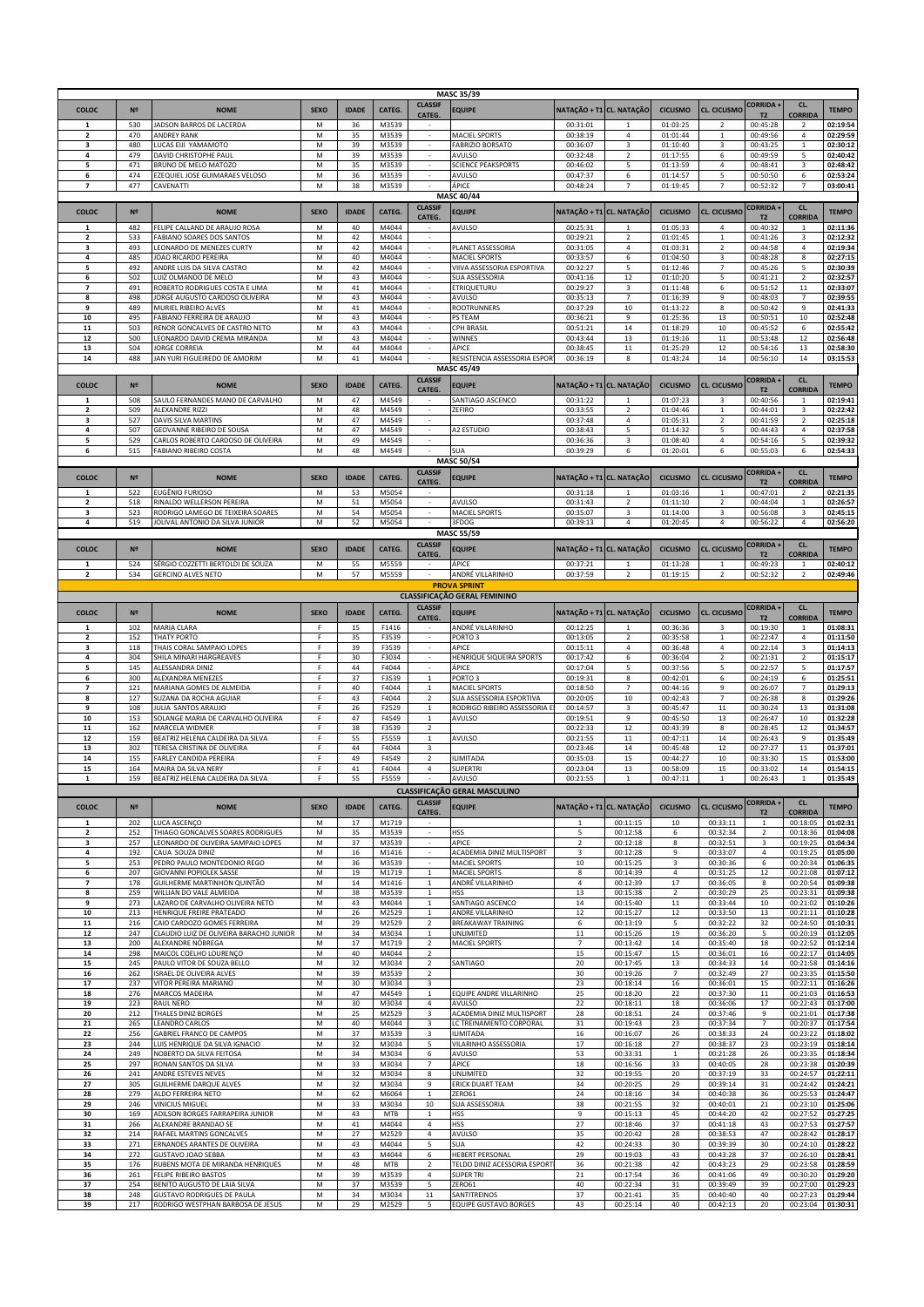| 40                       |                |                                         |             |              |        |                          |                                     |                          |                          |                 |                         |                          |                |              |
|--------------------------|----------------|-----------------------------------------|-------------|--------------|--------|--------------------------|-------------------------------------|--------------------------|--------------------------|-----------------|-------------------------|--------------------------|----------------|--------------|
|                          | 204            | <b>GABRIEL VIEIRA GIBAND</b>            | M           | 24           | M2024  | $\mathbf{1}$             | AVULSO                              | 48                       | 00:29:25                 | 25              | 00:38:03                | 22                       | 00:23:13       | 01:30:41     |
| 41                       | 275            | DANIEL ANTONIO DE OLIVEIRA              | M           | 47           | M4549  | $\overline{2}$           | <b>BRT TRIATHLON</b>                | 19                       | 00:17:19                 | 48              | 00:46:10                | 46                       | 00:28:32       | 01:32:01     |
| 42                       | 209            | PEDRO HENRIQUE CASTELHANI               | M           | 25           | M2529  | 6                        | COACH RODRIGO ASSESSORIA            | 39                       | 00:22:30                 | 39              | 00:42:12                | 41                       | 00:27:44       | 01:32:26     |
| 43                       | 219            | MATEUS SILVA REGINATO SE                | M           | 30           | M3034  | 12                       | AVULSO                              | 44                       | 00:25:28                 | 46              | 00:44:57                | 35                       | 00:25:06       | 01:35:31     |
| 44                       | 268            | RHANGEL CARDOSO TODA                    | M           | 41           | M4044  | $\overline{7}$           | SUA ASSESSORIA ESPORTIVA            | 51                       | 00:33:25                 | 21              | 00:37:21                | 34                       | 00:25:06       | 01:35:52     |
| 45                       | 274            | MARCELO FREITAS DE MENEZES              | M           | 43           | M4044  | 8                        | AVULSO                              | 33                       | 00:20:08                 | 50              | 00:47:57                | 48                       | 00:29:39       | 01:37:44     |
|                          |                |                                         |             |              |        |                          |                                     |                          |                          |                 |                         |                          |                |              |
| 46                       | 299            | MÁRCIO TORRES PEREIRA                   | М           | 46           | M4549  | 3                        |                                     | 45                       | 00:27:10                 | 44              | 00:44:04                | 38                       | 00:26:31       | 01:37:45     |
| 47                       | 171            | JOSE ANTONIO PEIXOTO DE PAIVA JUNIOR    | M           | 43           | MTB    | $\overline{\mathbf{3}}$  | DINIZ MULTISPORT                    | 26                       | 00:18:32                 | 49              | 00:46:15                | 53                       | 00:37:41       | 01:42:28     |
| 48                       | 280            | CRISTOVAM SEBASTIAO MARQUES GARCIA      | M           | 62           | M6064  | $\overline{2}$           | AVULSO                              | 49                       | 00:29:29                 | 38              | 00:41:47                | 52                       | 00:31:34       | 01:42:50     |
| 49                       | 250            | EULER ALVES CARDOSO                     | M           | 35           | M3539  | 6                        | DR EULER CARDOSO TREINAMEN          | 54                       | 00:37:47                 | 41              | 00:42:46                | 19                       | 00:22:57       | 01:43:30     |
| 50                       | 270            | EDUARDO GARCIA DUTRA JUNIOR             | M           | 43           | M4044  | 9                        | VILARINHO ASSESSORIA                | 50                       | 00:30:51                 | 47              | 00:45:22                | 44                       | 00:28:04       | 01:44:17     |
| 51                       | 243            | KRAIN SANTOS DE MELO                    | M           | 32           | M3034  | 13                       | AVULSO                              | 41                       | 00:24:18                 | 53              | 00:53:31                | 45                       | 00:28:22       | 01:46:11     |
| 52                       | 278            | RICARDO JOSE GASTALDELO DE LIMA         | M           | 57           | M5559  | $\mathbf{1}$             | <b>EQUIPE XO BACON</b>              | 46                       | 00:28:25                 | 52              | 00:49:14                | 51                       | 00:30:50       | 01:48:29     |
| 53                       | 301            | <b>VINICIOS ARAUJO</b>                  | M           | 42           | M4044  | 10                       |                                     | 52                       | 00:33:29                 | 51              | 00:48:04                | 50                       | 00:30:35       | 01:52:08     |
|                          |                |                                         |             |              |        |                          |                                     |                          |                          |                 |                         |                          |                |              |
| 54                       | 296            | JULIO DE SIQUEIRA ABADIA                | M           | 82           | M8099  | $\mathbf{1}$             | GAP                                 | 47                       | 00:29:05                 | 54              | 00:57:23                | 54                       | 00:52:13       | 02:18:41     |
|                          |                |                                         |             |              |        |                          | <b>CLASSIFICAÇÃO POR CATEGORIAS</b> |                          |                          |                 |                         |                          |                |              |
|                          |                |                                         |             |              |        |                          | FEM 25/29                           |                          |                          |                 |                         |                          |                |              |
|                          |                |                                         |             |              |        |                          |                                     |                          |                          |                 |                         |                          |                |              |
| COLOC                    | N <sup>2</sup> | <b>NOME</b>                             | <b>SEXO</b> | <b>IDADE</b> | CATEG. | <b>CLASSIF</b>           | <b>EQUIPE</b>                       | NATAÇÃO + T1 CL. NATAÇÃO |                          | <b>CICLISMO</b> | <b>CL. CICLISMO</b>     | <b>CORRIDA +</b>         | CL.            | <b>TEMPO</b> |
|                          |                |                                         |             |              |        | CATEG.                   |                                     |                          |                          |                 |                         | T2                       | <b>CORRIDA</b> |              |
| $\mathbf{1}$             | 108            | JULIA SANTOS ARAUJO                     | F           | 26           | F2529  |                          | RODRIGO RIBEIRO ASSESSORIA E        | 00:14:57                 |                          | 00:45:47        |                         | 00:30:24                 | $\mathbf{1}$   | 01:31:08     |
|                          |                |                                         |             |              |        |                          | FEM 35/39                           |                          |                          |                 |                         |                          |                |              |
|                          |                |                                         |             |              |        | <b>CLASSIF</b>           |                                     |                          |                          |                 |                         | <b>CORRIDA +</b>         | CL.            |              |
| COLOC                    | N <sup>2</sup> | <b>NOME</b>                             | <b>SEXO</b> | <b>IDADE</b> | CATEG. | CATEG.                   | <b>EQUIPE</b>                       | NATAÇÃO + T1 CL. NATAÇÃO |                          | <b>CICLISMO</b> | <b>CL. CICLISMO</b>     | T <sub>2</sub>           | <b>CORRIDA</b> | <b>TEMPO</b> |
| $\mathbf{1}$             | 300            | ALEXANDRA MENEZES                       |             | 37           | F3539  |                          | PORTO <sub>3</sub>                  | 00:19:31                 | $\overline{1}$           | 00:42:01        | $\mathbf{1}$            | 00:24:19                 | $\mathbf{1}$   | 01:25:51     |
| $\overline{\mathbf{2}}$  | 162            | MARCELA WIDMER                          | F           | 38           | F3539  |                          |                                     | 00:22:33                 | $\overline{2}$           | 00:43:39        | $\overline{2}$          | 00:28:45                 | $\overline{2}$ | 01:34:57     |
|                          |                |                                         |             |              |        |                          |                                     |                          |                          |                 |                         |                          |                |              |
|                          |                |                                         |             |              |        |                          | <b>FEM 40/44</b>                    |                          |                          |                 |                         |                          |                |              |
| COLOC                    | N <sup>2</sup> | <b>NOME</b>                             | <b>SEXO</b> | <b>IDADE</b> | CATEG. | <b>CLASSIF</b>           | <b>EQUIPE</b>                       |                          | NATAÇÃO + T1 CL. NATAÇÃO | <b>CICLISMO</b> | <b>CL. CICLISMO</b>     | <b>CORRIDA +</b>         | CL.            | <b>TEMPO</b> |
|                          |                |                                         |             |              |        | CATEG.                   |                                     |                          |                          |                 |                         | T <sub>2</sub>           | <b>CORRIDA</b> |              |
| $\mathbf{1}$             | 121            | MARIANA GOMES DE ALMEIDA                | F           | 40           | F4044  |                          | <b>MACIEL SPORTS</b>                | 00:18:50                 | $\overline{1}$           | 00:44:16        | $\overline{2}$          | 00:26:07                 |                | 01:29:13     |
| $\overline{\mathbf{2}}$  | 127            | SUZANA DA ROCHA AGUIAR                  | F           | 43           | F4044  |                          | SUA ASSESSORIA ESPORTIVA            | 00:20:05                 | $\overline{2}$           | 00:42:43        | $\mathbf 1$             | 00:26:38                 | $\overline{2}$ | 01:29:26     |
| $\overline{\mathbf{3}}$  | 302            | TERESA CRISTINA DE OLIVEIRA             | F           | 44           | F4044  |                          |                                     | 00:23:46                 | $\overline{4}$           | 00:45:48        | $\overline{\mathbf{3}}$ | 00:27:27                 | $\overline{3}$ | 01:37:01     |
|                          |                |                                         |             |              |        |                          |                                     |                          |                          |                 |                         |                          |                |              |
| 4                        | 164            | MAIRA DA SILVA NERY                     | F           | $41\,$       | F4044  | $\sim$                   | <b>SUPERTRI</b>                     | 00:23:04                 | 3                        | 00:58:09        | 4                       | 00:33:02                 | 4              | 01:54:15     |
|                          |                |                                         |             |              |        |                          | FEM 45/49                           |                          |                          |                 |                         |                          |                |              |
|                          |                |                                         |             |              |        | <b>CLASSIF</b>           |                                     | NATACÃO + T1             |                          |                 |                         | <b>CORRIDA+</b>          | CL.            |              |
| COLOC                    | N <sup>2</sup> | <b>NOME</b>                             | <b>SEXO</b> | <b>IDADE</b> | CATEG. | CATEG.                   | <b>EQUIPE</b>                       |                          | <b>CL. NATAÇÃO</b>       | <b>CICLISMO</b> | <b>CL. CICLISMO</b>     | T <sub>2</sub>           | <b>CORRIDA</b> | <b>TEMPO</b> |
| $\mathbf{1}$             | 153            | SOLANGE MARIA DE CARVALHO OLIVEIRA      | F           | 47           | F4549  | $\sim$                   | AVULSO                              | 00:19:51                 | 1                        | 00:45:50        | $\overline{2}$          | 00:26:47                 | $\mathbf{1}$   | 01:32:28     |
| $\overline{\mathbf{2}}$  | 155            | <b>FARLEY CANDIDA PEREIRA</b>           | F           | 49           | F4549  | $\sim$                   | <b>ILIMITADA</b>                    | 00:35:03                 | $\overline{2}$           | 00:44:27        | $\mathbf{1}$            | 00:33:30                 | $\overline{2}$ | 01:53:00     |
|                          |                |                                         |             |              |        |                          |                                     |                          |                          |                 |                         |                          |                |              |
|                          |                |                                         |             |              |        |                          | <b>FEM 55/59</b>                    |                          |                          |                 |                         |                          |                |              |
| COLOC                    | N <sup>2</sup> | <b>NOME</b>                             | <b>SEXO</b> | <b>IDADE</b> | CATEG. | <b>CLASSIF</b>           | <b>EQUIPE</b>                       | NATAÇÃO + T1 CL. NATAÇÃO |                          | <b>CICLISMO</b> | <b>CL. CICLISMO</b>     | <b>CORRIDA</b>           | CL.            | <b>TEMPO</b> |
|                          |                |                                         |             |              |        | CATEG.                   |                                     |                          |                          |                 |                         | T <sub>2</sub>           | <b>CORRIDA</b> |              |
| $\mathbf{1}$             | 159            | BEATRIZ HELENA CALDEIRA DA SILVA        | F           | 55           | F5559  | i.                       | <b>AVULSO</b>                       | 00:21:55                 |                          | 00:47:11        | $\mathbf{1}$            | 00:26:43                 | $\mathbf{1}$   | 01:35:49     |
|                          |                |                                         |             |              |        |                          | MASC 14/16                          |                          |                          |                 |                         |                          |                |              |
|                          |                |                                         |             |              |        |                          |                                     |                          |                          |                 |                         |                          |                |              |
| COLOC                    | N <sup>2</sup> | <b>NOME</b>                             | <b>SEXO</b> | <b>IDADE</b> | CATEG. | <b>CLASSIF</b>           | <b>EQUIPE</b>                       | NATAÇÃO + T1 CL. NATAÇÃO |                          | <b>CICLISMO</b> | <b>CL. CICLISMO</b>     | <b>CORRIDA+</b>          | CL.            | <b>TEMPO</b> |
|                          |                |                                         |             |              |        | CATEG.                   |                                     |                          |                          |                 |                         | T2                       | <b>CORRIDA</b> |              |
| 1                        | 178            | GUILHERME MARTINHON QUINTÃO             | M           | 14           | M1416  |                          | ANDRÉ VILLARINHO                    | 1                        | 00:12:39                 | $\mathbf{1}$    | 00:36:05                | $\mathbf{1}$             | 00:20:54       | 01:09:38     |
|                          |                |                                         |             |              |        |                          | MASC 17/19                          |                          |                          |                 |                         |                          |                |              |
|                          |                |                                         |             |              |        | <b>CLASSIF</b>           |                                     |                          |                          |                 |                         | <b>CORRIDA</b>           | CL.            |              |
| COLOC                    | N <sup>2</sup> | <b>NOME</b>                             | <b>SEXO</b> | <b>IDADE</b> | CATEG. | CATEG.                   | <b>EQUIPE</b>                       | NATAÇÃO + T1 CL. NATAÇÃO |                          | <b>CICLISMO</b> | <b>CL. CICLISMO</b>     | T2                       | <b>CORRIDA</b> | <b>TEMPO</b> |
|                          |                |                                         |             |              |        |                          |                                     |                          |                          |                 |                         |                          |                |              |
| $\mathbf{1}$             | 207            | <b>GIOVANNI POPIOLEK SASSE</b>          | M           | 19           | M1719  |                          | <b>MACIEL SPORTS</b>                | $\overline{2}$           | 00:14:39                 |                 | 00:31:25                | $\mathbf 1$              | 00:21:08       | 01:07:12     |
| $\overline{2}$           | 200            | ALEXANDRE NÓBREGA                       | M           | 17           | M1719  |                          | <b>MACIEL SPORTS</b>                |                          | 00:13:42                 |                 | 00:35:40                | $\overline{\phantom{a}}$ | 00:22:52       | 01:12:14     |
|                          |                |                                         |             |              |        |                          | <b>MASC 20/24</b>                   |                          |                          |                 |                         |                          |                |              |
|                          |                |                                         |             |              |        | <b>CLASSIF</b>           |                                     |                          |                          |                 |                         | <b>CORRIDA+</b>          | CL.            |              |
| COLOC                    | N <sup>2</sup> | <b>NOME</b>                             | <b>SEXO</b> | <b>IDADE</b> | CATEG. | CATEG.                   | <b>EQUIPE</b>                       | NATAÇÃO + T1             | <b>CL. NATAÇÃO</b>       | <b>CICLISMO</b> | <b>CL. CICLISMO</b>     | T <sub>2</sub>           | <b>CORRIDA</b> | <b>TEMPO</b> |
| $\mathbf{1}$             | 204            | <b>GABRIEL VIEIRA GIBAND</b>            | M           | 24           | M2024  |                          | AVULSO                              | $\overline{1}$           | 00:29:25                 | $\overline{1}$  | 00:38:03                | $\overline{1}$           | 00:23:13       | 01:30:41     |
|                          |                |                                         |             |              |        |                          |                                     |                          |                          |                 |                         |                          |                |              |
|                          |                |                                         |             |              |        |                          |                                     |                          |                          |                 |                         |                          |                |              |
|                          |                |                                         |             |              |        |                          | <b>MASC 25/29</b>                   |                          |                          |                 |                         |                          |                |              |
| COLOC                    | N <sup>2</sup> | <b>NOME</b>                             | <b>SEXO</b> | <b>IDADE</b> |        | <b>CLASSIF</b>           |                                     |                          |                          | <b>CICLISMO</b> |                         | <b>CORRIDA+</b>          | CL.            |              |
|                          |                |                                         |             |              | CATEG. | CATEG.                   | <b>EQUIPE</b>                       | NATAÇÃO + T1 CL. NATAÇÃO |                          |                 | <b>CL. CICLISMO</b>     | T2                       | <b>CORRIDA</b> | <b>TEMPO</b> |
| $\mathbf{1}$             | 213            | HENRIQUE FREIRE PRATEADO                | M           | 26           | M2529  |                          | ANDRE VILLARINHO                    | $\overline{2}$           | 00:15:27                 | $\overline{2}$  | 00:33:50                | $\overline{2}$           | 00:21:11       | 01:10:28     |
| $\overline{\mathbf{2}}$  | 216            | CAIO CARDOZO GOMES FERREIRA             | M           | 29           | M2529  |                          | <b>BREAKAWAY TRAINING</b>           | $\mathbf{1}$             | 00:13:19                 | 1               | 00:32:22                | $\overline{4}$           | 00:24:50       | 01:10:31     |
| 3                        | 212            | THALES DINIZ BORGES                     | M           | 25           | M2529  |                          | ACADEMIA DINIZ MULTISPORT           | 3                        | 00:18:51                 | 3               | 00:37:46                | $\,1\,$                  | 00:21:01       | 01:17:38     |
| 4                        | 214            | RAFAEL MARTINS GONCALVES                | M           | 27           | M2529  |                          | AVULSO                              | 4                        | 00:20:42                 | 4               | 00:38:53                | 6                        | 00:28:42       | 01:28:17     |
|                          |                |                                         |             |              |        |                          |                                     |                          |                          |                 |                         |                          |                |              |
| 5                        | 217            | RODRIGO WESTPHAN BARBOSA DE JESUS       | М           | 29           | M2529  | $\overline{\phantom{a}}$ | <b>EQUIPE GUSTAVO BORGES</b>        | 6                        | 00:25:14                 | 6               | 00:42:13                | 3                        | 00:23:04       | 01:30:31     |
| 6                        | 209            | PEDRO HENRIQUE CASTELHANI               | M           | 25           | M2529  | $\sim$                   | COACH RODRIGO ASSESSORIA            | 5                        | 00:22:30                 | 5               | 00:42:12                | 5                        | 00:27:44       | 01:32:26     |
|                          |                |                                         |             |              |        |                          | MASC 30/34                          |                          |                          |                 |                         |                          |                |              |
| COLOC                    | N <sup>2</sup> | <b>NOME</b>                             | <b>SEXO</b> | <b>IDADE</b> | CATEG. | <b>CLASSIF</b>           |                                     | NATAÇÃO + T1 CL. NATAÇÃO |                          | <b>CICLISMO</b> | <b>CL. CICLISMO</b>     | <b>CORRIDA</b>           | CL.            | <b>TEMPO</b> |
|                          |                |                                         |             |              |        | CATEG.                   | <b>EQUIPE</b>                       |                          |                          |                 |                         | T2                       | <b>CORRIDA</b> |              |
|                          | 247            | CLAUDIO LUIZ DE OLIVEIRA BARACHO JUNIOR | M           | 34           | M3034  |                          | <b>UNLIMITED</b>                    |                          | 00:15:26                 |                 | 00:36:20                | $\mathbf{1}$             | 00:20:19       | 01:12:05     |
| $\overline{\mathbf{2}}$  | 245            | PAULO VITOR DE SOUZA BELLO              | M           | 32           | M3034  |                          | SANTIAGO                            | 4                        | 00:17:45                 | $\overline{2}$  | 00:34:33                | $\overline{2}$           | 00:21:58       | 01:14:16     |
| $\overline{\mathbf{3}}$  | 237            | VITOR PEREIRA MARIANO                   | M           | 30           | M3034  |                          |                                     | $\,$ 6 $\,$              | 00:18:14                 | 3               | 00:36:01                | 3                        | 00:22:11       | 01:16:26     |
| 4                        | 223            | RAUL NERO                               |             |              |        |                          | AVULSO                              |                          |                          | 4               |                         | $\overline{4}$           |                |              |
|                          |                |                                         | M           | 30           | M3034  |                          |                                     | 5                        | 00:18:11                 |                 | 00:36:06                |                          | 00:22:43       | 01:17:00     |
| 5                        | 244            | LUIS HENRIQUE DA SILVA IGNACIO          | M           | 32           | M3034  |                          | VILARINHO ASSESSORIA                | $\overline{2}$           | 00:16:18                 | $\overline{7}$  | 00:38:37                | 6                        | 00:23:19       | 01:18:14     |
| 6                        | 249            | NOBERTO DA SILVA FEITOSA                | М           | 34           | M3034  | ٠                        | AVULSO                              | $13\,$                   | 00:33:31                 | $\mathbf{1}$    | 00:21:28                | $\overline{7}$           | 00:23:35       | 01:18:34     |
| $\overline{\phantom{a}}$ | 297            | RONAN SANTOS DA SILVA                   | М           | 33           | M3034  | $\sim$                   | ÁPICE                               | $\overline{\mathbf{3}}$  | 00:16:56                 | 10              | 00:40:05                | 8                        | 00:23:38       | 01:20:39     |
| 8                        | 241            | ANDRE ESTEVES NEVES                     | M           | 32           | M3034  | $\sim$                   | <b>UNLIMITED</b>                    | $\overline{7}$           | 00:19:55                 | 6               | 00:37:19                | 10                       | 00:24:57       | 01:22:11     |
| 9                        | 305            | GUILHERME DARQUE ALVES                  | M           | 32           | M3034  | $\sim$                   | <b>ERICK DUART TEAM</b>             | $\bf8$                   | 00:20:25                 | 8               | 00:39:14                | 9                        | 00:24:42       | 01:24:21     |
| ${\bf 10}$               | 246            | VINICIUS MIGUEL                         | M           | 33           | M3034  | $\sim$                   | SUA ASSESSORIA                      | 10                       | 00:21:55                 | 9               | 00:40:01                | 5                        | 00:23:10       | 01:25:06     |
| 11                       | 248            | <b>GUSTAVO RODRIGUES DE PAULA</b>       | M           | 34           | M3034  |                          | SANTITREINOS                        | 9                        | 00:21:41                 | $11\,$          | 00:40:40                | $12\,$                   | 00:27:23       | 01:29:44     |
| 12                       | 219            | MATEUS SILVA REGINATO SE                | М           | 30           | M3034  | $\sim$                   | AVULSO                              | 12                       | 00:25:28                 | 12              | 00:44:57                | $11\,$                   | 00:25:06       | 01:35:31     |
|                          |                |                                         |             |              |        | $\sim$                   |                                     |                          |                          |                 |                         |                          |                |              |
| 13                       | 243            | KRAIN SANTOS DE MELO                    | M           | 32           | M3034  |                          | AVULSO                              | 11                       | 00:24:18                 | 13              | 00:53:31                | 13                       | 00:28:22       | 01:46:11     |
|                          |                |                                         |             |              |        |                          | MASC 35/39                          |                          |                          |                 |                         |                          |                |              |
| COLOC                    | N <sup>2</sup> | <b>NOME</b>                             | <b>SEXO</b> | <b>IDADE</b> |        | <b>CLASSIF</b>           |                                     | NATAÇÃO + T1             | <b>CL. NATAÇÃO</b>       | <b>CICLISMO</b> | <b>CL. CICLISMO</b>     | <b>CORRIDA+</b>          | CL.            | <b>TEMPO</b> |
|                          |                |                                         |             |              | CATEG. | CATEG.                   | <b>EQUIPE</b>                       |                          |                          |                 |                         | T2                       | <b>CORRIDA</b> |              |
| $\mathbf{1}$             | 259            | WILLIAN DO VALE ALMEIDA                 | M           | 38           | M3539  | $\sim$                   | <b>HSS</b>                          | $\mathbf{1}$             | 00:15:38                 | $\mathbf{1}$    | 00:30:29                | 3                        | 00:23:31       | 01:09:38     |
| $\overline{2}$           | 262            | <b>ISRAEL DE OLIVEIRA ALVES</b>         | M           | 39           | M3539  | $\sim$                   |                                     | 4                        | 00:19:26                 | $\overline{2}$  | 00:32:49                | 4                        | 00:23:35       | 01:15:50     |
| 3                        | 256            | GABRIEL FRANCO DE CAMPOS                | M           | 37           | M3539  | $\mathbb{Z}^2$           | <b>ILIMITADA</b>                    | $\overline{2}$           | 00:16:07                 | 3               | 00:38:33                | $\sqrt{2}$               | 00:23:22       | 01:18:02     |
| 4                        | 261            | FELIPE RIBEIRO BASTOS                   | M           | 39           | M3539  | $\sim$                   | <b>SUPER TRI</b>                    | $\mathbf{3}$             | 00:17:54                 | 5               | 00:41:06                | 6                        | 00:30:20       | 01:29:20     |
|                          |                |                                         |             |              |        |                          |                                     |                          |                          |                 |                         |                          |                |              |
| 5                        | 254            | BENITO AUGUSTO DE LAIA SILVA            | M           | 37           | M3539  |                          | ZERO61                              | 5                        | 00:22:34                 | $\overline{4}$  | 00:39:49                | 5                        | 00:27:00       | 01:29:23     |
| 6                        | 250            | EULER ALVES CARDOSO                     | M           | 35           | M3539  | $\sim$                   | DR EULER CARDOSO TREINAMEN          | 6                        | 00:37:47                 | 6               | 00:42:46                | $\mathbf 1$              | 00:22:57       | 01:43:30     |
|                          |                |                                         |             |              |        |                          | <b>MASC 40/44</b>                   |                          |                          |                 |                         |                          |                |              |
|                          |                |                                         |             |              |        | <b>CLASSIF</b>           |                                     |                          |                          |                 |                         | <b>CORRIDA +</b>         | CL.            |              |
| COLOC                    | N <sup>2</sup> | <b>NOME</b>                             | <b>SEXO</b> | <b>IDADE</b> | CATEG. | CATEG.                   | <b>EQUIPE</b>                       | NATAÇÃO + T1 CL. NATAÇÃO |                          | <b>CICLISMO</b> | <b>CL. CICLISMO</b>     | <b>T2</b>                | <b>CORRIDA</b> | <b>TEMPO</b> |
| 1                        | 273            | LAZARO DE CARVALHO OLIVEIRA NETO        | M           | 43           | M4044  | $\overline{\phantom{a}}$ | SANTIAGO ASCENCO                    | $\mathbf{1}$             | 00:15:40                 | $\mathbf{1}$    | 00:33:44                |                          | 00:21:02       | 01:10:26     |
|                          |                |                                         |             |              |        | $\sim$                   |                                     |                          |                          |                 |                         | $\mathbf 2$              |                |              |
| 2                        | 298            | MAICOL COELHO LOURENÇO                  | M           | 40           | M4044  |                          |                                     | $\overline{2}$           | 00:15:47                 | $\overline{2}$  | 00:36:01                | 3                        | 00:22:17       | 01:14:05     |
| 3                        | 265            | <b>LEANDRO CARLOS</b>                   | M           | 40           | M4044  | $\sim$                   | LC TREINAMENTO CORPORAL             | 5                        | 00:19:43                 | $\overline{4}$  | 00:37:34                | $\mathbf 1$              | 00:20:37       | 01:17:54     |
| 4                        | 266            | ALEXANDRE BRANDAO SE                    | M           | 41           | M4044  | ÷.                       | <b>HSS</b>                          | $\mathbf{3}$             | 00:18:46                 | 6               | 00:41:18                | $\overline{7}$           | 00:27:53       | 01:27:57     |
| 5                        | 271            | ERNANDES ARANTES DE OLIVEIRA            | M           | 43           | M4044  | $\sim$                   | SUA                                 | $\overline{7}$           | 00:24:33                 | 5               | 00:39:39                | $\overline{a}$           | 00:24:10       | 01:28:22     |
| 6                        | 272            | GUSTAVO JOAO SEBBA                      | M           | 43           | M4044  |                          | <b>HEBERT PERSONAL</b>              | 4                        | 00:19:03                 | $\overline{7}$  | 00:43:28                | 6                        | 00:26:10       | 01:28:41     |
| $\overline{\phantom{a}}$ | 268            | RHANGEL CARDOSO TODA                    | М           | 41           | M4044  |                          | SUA ASSESSORIA ESPORTIVA            | 9                        | 00:33:25                 | 3               | 00:37:21                | 5                        | 00:25:06       | 01:35:52     |
| 8                        | 274            | MARCELO FREITAS DE MENEZES              | M           | 43           | M4044  | $\sim$                   | AVULSO                              | 6                        | 00:20:08                 | 9               | 00:47:57                | 9                        | 00:29:39       | 01:37:44     |
| 9                        | 270            | EDUARDO GARCIA DUTRA JUNIOR             | М           | 43           | M4044  | $\sim$                   | VILARINHO ASSESSORIA                | 8                        | 00:30:51                 | 8               | 00:45:22                | 8                        | 00:28:04       | 01:44:17     |
|                          |                |                                         |             |              |        |                          |                                     |                          |                          |                 |                         |                          |                |              |
| 10                       | 301            | VINICIOS ARAUJO                         | M           | 42           | M4044  |                          |                                     | 10                       | 00:33:29                 | 10              | 00:48:04                | 10                       | 00:30:35       | 01:52:08     |
|                          |                |                                         |             |              |        |                          | <b>MASC 45/49</b>                   |                          |                          |                 |                         |                          |                |              |
|                          |                |                                         |             |              |        | <b>CLASSIF</b>           |                                     |                          |                          |                 |                         | <b>CORRIDA+</b>          | CL.            |              |
| COLOC                    | N <sup>2</sup> | <b>NOME</b>                             | <b>SEXO</b> | <b>IDADE</b> | CATEG. | CATEG.                   | <b>EQUIPE</b>                       | NATAÇÃO + T1 CL. NATAÇÃO |                          | <b>CICLISMO</b> | <b>CL. CICLISMO</b>     | T <sub>2</sub>           | <b>CORRIDA</b> | <b>TEMPO</b> |
| $\mathbf{1}$             | 276            | MARCOS MADEIRA                          | M           | 47           | M4549  |                          | <b>EQUIPE ANDRE VILLARINHO</b>      | $\overline{2}$           | 00:18:20                 | $\mathbf{1}$    | 00:37:30                | $\mathbf 1$              | 00:21:03       | 01:16:53     |
| $\overline{\mathbf{2}}$  | 275            | DANIEL ANTONIO DE OLIVEIRA              | M           | 47           | M4549  | $\sim$                   | <b>BRT TRIATHLON</b>                | $\mathbf 1$              | 00:17:19                 | 3               | 00:46:10                | 3                        | 00:28:32       | 01:32:01     |
| 3                        | 299            | MÁRCIO TORRES PEREIRA                   | M           | 46           | M4549  | $\sim$                   |                                     | 3                        | 00:27:10                 | $\overline{2}$  | 00:44:04                | $\overline{2}$           | 00:26:31       | 01:37:45     |